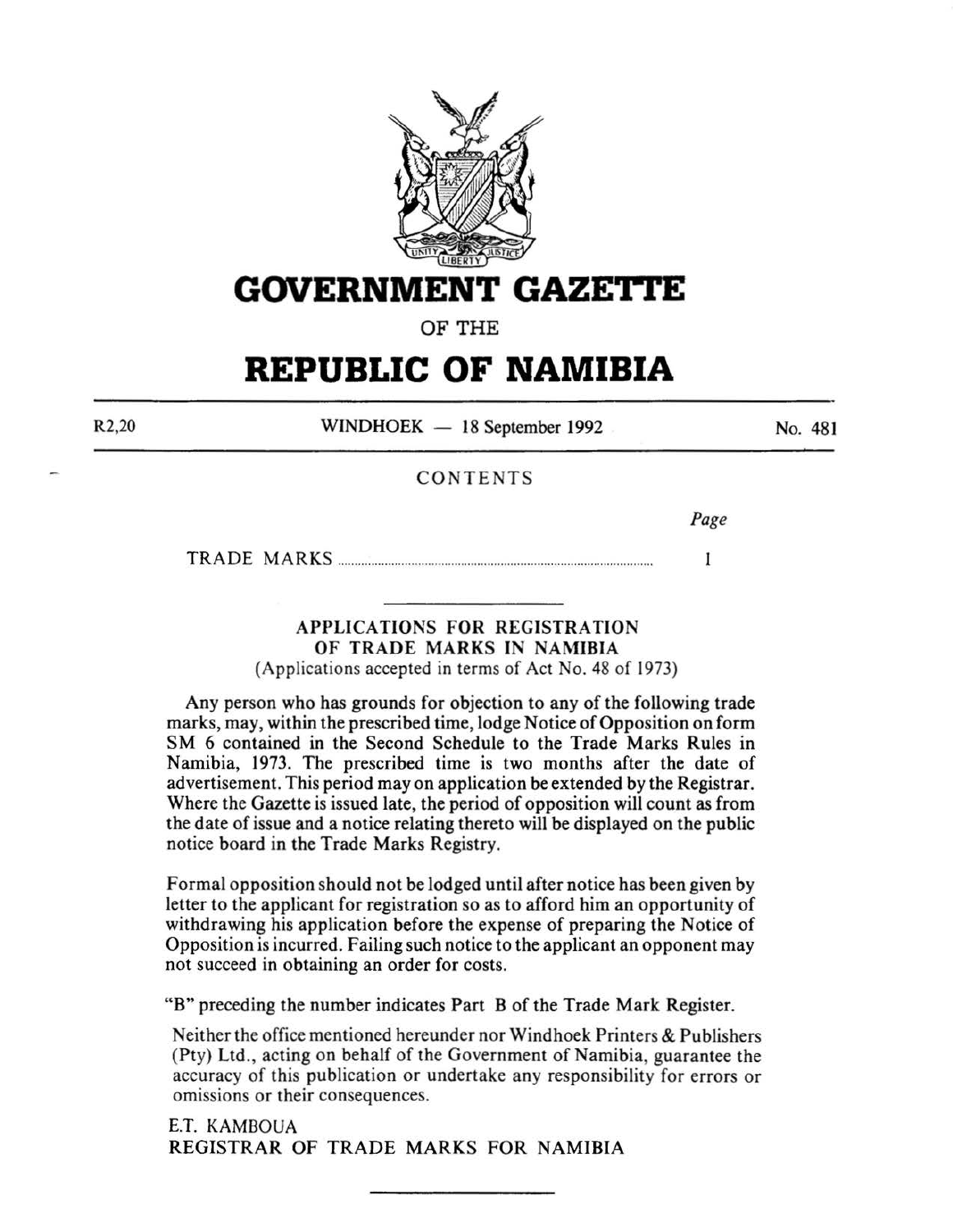90/0363 in Glass 5: Pharmaceutical preparations; in the name of NORISTAN LIMITED, a company registered with limited liability of 326 Marks Street, Waltloo, Pretoria.

Address for Service: GETZ BEHR & MENDEL COHEN INC., c/o Fisher Quarmby & Pfeifer, 108 SWA Building Society Bldg., Post Street, Windhoek.

FILED: 2 APRIL 1990

PRINOR

90/0805 in Class 5: Pharmaceutical preparations; in the name of NORISTAN LIMITED,a company registered with limited liability according to the laws of the Republic of South Africa of 326 Marks Street, Waltloo, Pretoria. Address for Service: GETZ BEHR & MENDEL COHEN INC., c/o Fisher Quarmby & Pfeifer, 108 SWA Building Society Bldg., Post Street, Windhoek.

FILED: 12 JULY 1990

AMITRIL

89/ 0781 in Class 30: Flour, wheaten flour, wheaten and flour products including stabilized wheat germ; maize and maize products; cereals and all products manufactured from cereals included in this class; bread, biscuits, pastry and confectionery; in the name of PREMIER FOOD INDUSTRIES LIMITED, a South African company  $-$  Manufacturers and Merchants  $-$  of 1 Newton Avenue, Killarney, Johannesburg, Transvaal, Republic of South Africa.

Address for Service: ADAMS & ADAMS, 5th Floor, C.D.M. Centre, Independence Avenue/Bülow Street, Windhoek.

FILED: 5 JUNE 1989



Registration of this trade mark shall give no right to the exclusive use of a wheat ear device, apart from the mark.

Applicant admits that the word SUN is a feature common to marks in the class.

Associated with 89/0782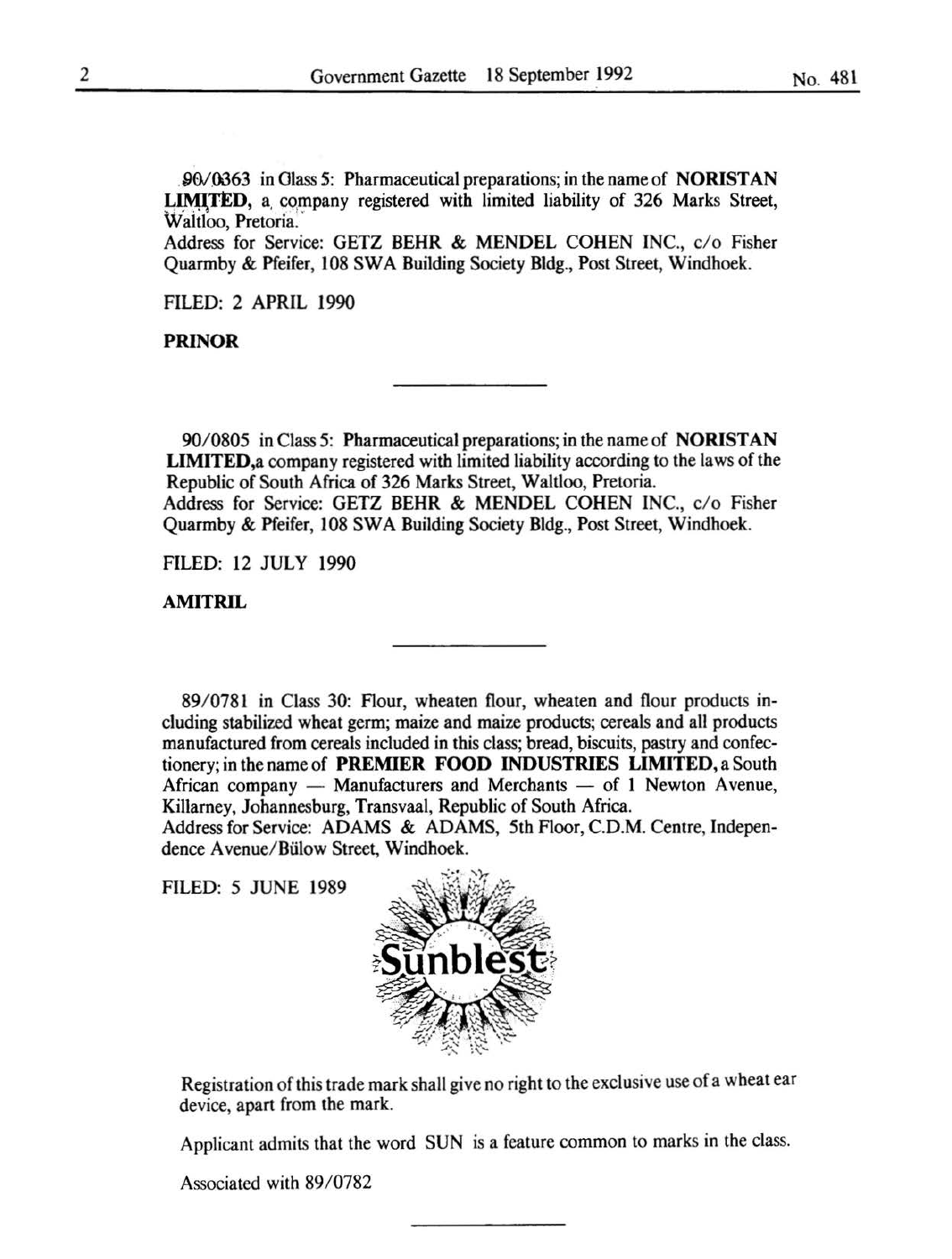89 I 1599 in Class 39: Relating to booking of seats for passengers, for escorting of passengers or travellers, for arranging of excursions for tourists, for transport of passengers and tourists, for sight-seeing tours, for taxi services and for hiring, renting and leasing of automobiles and trucks; in the name of **HERTZ SYSTEM INC.,** a Corporation organised and existing under the laws of the State Delaware  $-$  of 660 Madison Avenue, New York, N.Y., United States of America.

Address for Service: ADAMS & ADAMS, 5th Floor, C.D.M. Centre, Independence Avenue/Bülow Street, Windhoek.

FILED: 17 OCTOBER 1989

#### **HERTZ**

Associated with 67/197

89/1843 in Class 5: Pharmaceutical, medicinal and veterinary preparations and substances; in the name of **CAPS (PRIVATE) LIMITED**  $-$  a company organised and existing under the laws of Zimbabwe - Manufacturers and Merchants — of Manchester Road, Southerton, Harare, Zimbabwe.

Address for Service: ADAMS & ADAMS, 5th Floor, C.D.M. Centre, Independence Avenue/Bülow Street, Windhoek.

FILED: 14 NOVEMBER 1989

#### **SOLUSTREP**

Applicants admit that registration of this trade mark shall not debar other persons from the *bona fide* descriptive use, in the ordinary course of trade of the word "SOLUTION".

9010210 in Class **1:** Fire extinguishing preparations including fire extinguishing powder; in the name of **CHEMISCHE FABRIK GRUNAU GMBH,** a German Company — Manufacturers and Merchants of Illertissen/Bayern, Federal Republic of Germany.

Address for Service: ADAMS & ADAMS, 5th Floor, C.D.M. Centre, Independence Avenue/Bülow Street, Windhoek.

FILED: 26 FEBRUARY 1990

**METASAL**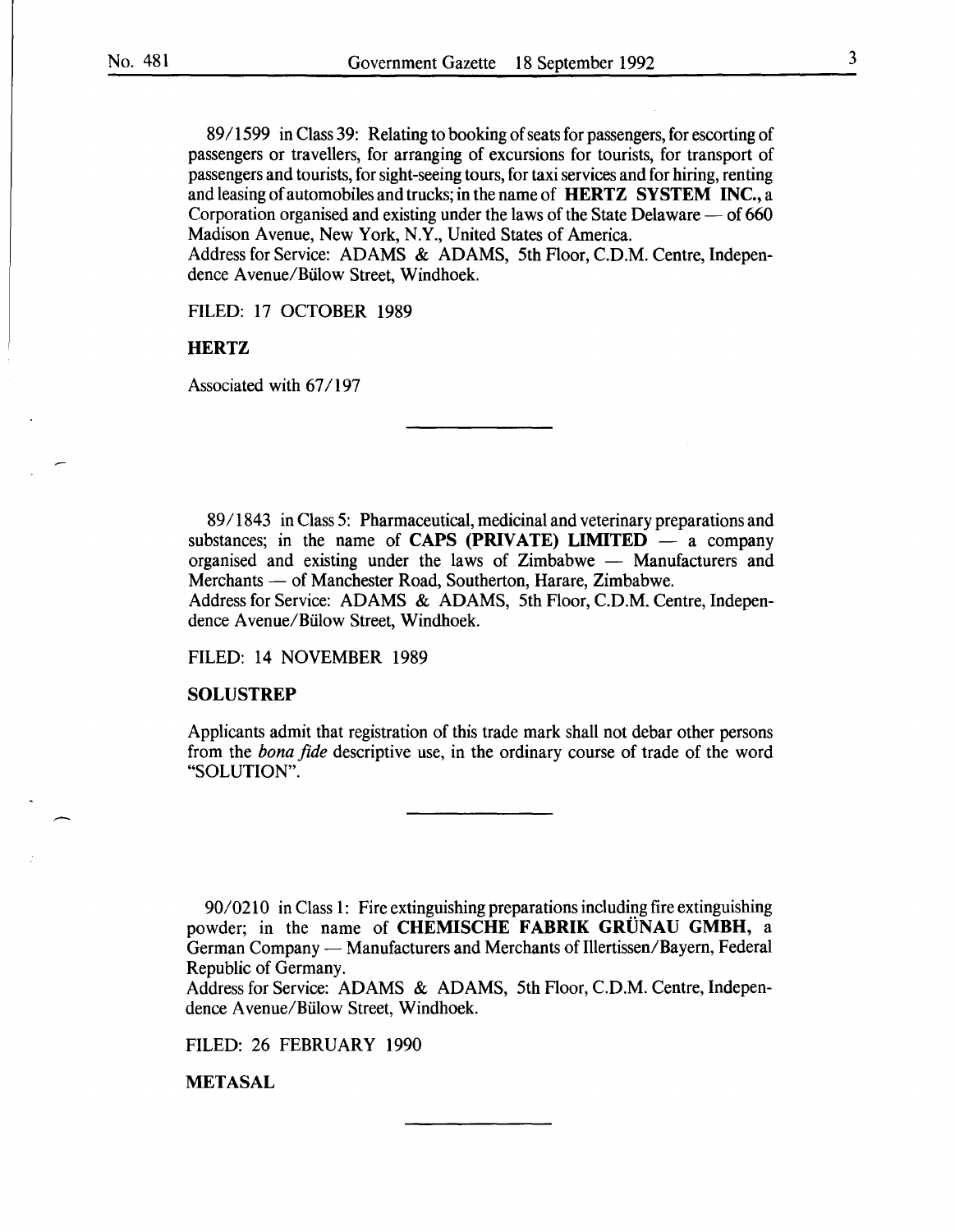90/0286 in Class 42: All services included in this class concerned with or relating to paints, surface coatings, wallpapers, decorators' instruments and materials and hand tools and instruments and materials used for construction and repair; in the name of **AECI LIMITED**, a South African Company  $-$  of 16th floor, Office Tower, Carlton Centre, Commissioner Street, Johannesburg, Transvaal, Republic of South Africa.

Address for Service: ADAMS & ADAMS, 5th Floor, C.D.M. Centre, Independence Avenue/Biilow Street, Windhoek.

**'X** 

*'nPaper* 

FILED: 15 MARCH 1992

Section 24 $(1)(b)$  Application

Associated with 90/0281

Registration of this trade mark shall give no right to the exclusive use of the word "PAPER", apart from the mark.

Registration of this trade mark shall give no right to the exclusive use of the word PAPER, apart from the mark.

90/0335 in Class 30: Coffee, tea, cocoa, sugar, rice, tapioca, sago, coffee substitutes; flour, and preparations made from cereals; bread, biscuits, cakes, pastry and confectionery, ices; honey, treacle; yeast, baking-powder; salt, mustard, pepper, vinegar, sauces, spices; ice; in the name of SEFALANA sa BOTSWANA LIMITED, a Botswana Company of 5th floor, Botsalana House, Botswana Road, Gabarone, Botswana.

Address for Service: ADAMS & ADAMS, 5th Floor, C.D.M. Centre, Independence A venue/Biilow Street, Windhoek.



FILED: 26 MARCH 1990

The Sotho or Ikalanga words YA RONA mean IT IS OURS.

Associated with 90/0334

Section  $24(1)(b)$  Application.

-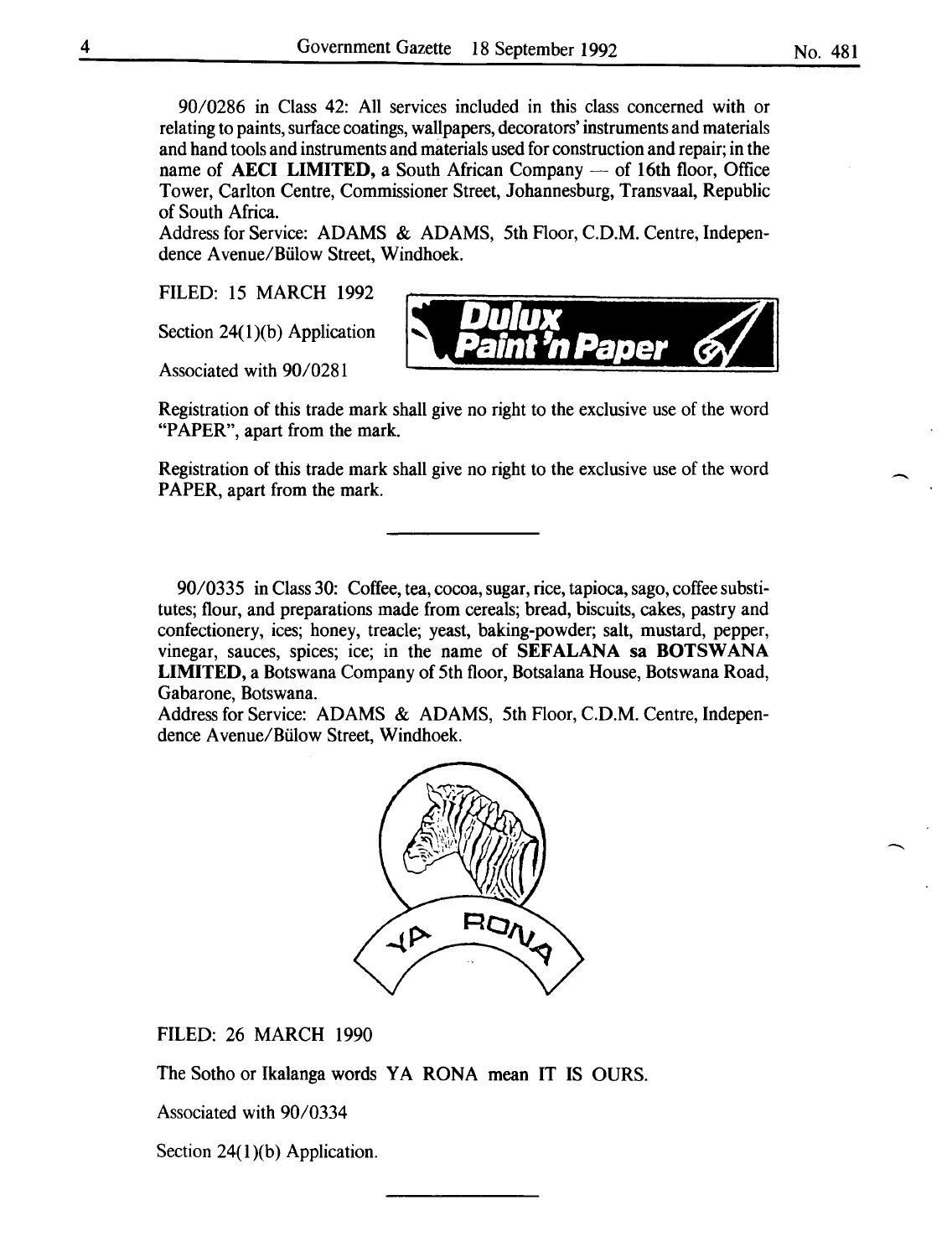-

90/0371 in Class 7: Machines and machine tools including vacuum pumps, air compressors, gas compressors, drills and other pneumatic machines and tools; parts of, accessories, components and fittings for all the aforesaid goods; in the name of **SIEBE INTERNATIONAL LIMITED, a British company - Manufacturers** and Merchants - of 2 - 4 Victoria Street, Windsor, Berks. SL4 1EN, England. Address for Service: ADAMS & ADAMS, 5th Floor, C.D.M. Centre, Independence A venue/Biilow Street, Windhoek.

**FILED: 4 APRIL 1990** 



Registration of this trade mark shall give no right to the exclusive use of the word AIR, apart from the mark.

Section 24(1)(b) Application.

90/0444 in Class 9: Scientific, nautical, surveying and electrical apparatus and instruments (including wireless), photographic, cinematographic, optical, weighing, measuring, signalling, checking (supervision), life-saving and teaching apparatus and instruments; coin or counter-freed apparatus; talking machines; cash registers; calculating machines; fire-extinguishing apparatus; in the name of **DATAKOR HOLDINGS (PROPRIETARY) LIMITED,** a South African Company - Merchants of Unidata Park, 4 Keyes Avenue, Rosebank, Johannesburg, Transvaal, Republic of South Africa.

Address for Service: ADAMS & ADAMS, 5th Floor, C.D.M. Centre, Independence A venue/Biilow Street, Windhoek.

FILED: 18 APRIL 1990

# **JOFFE OFFICE AUTOMATION NETWORK**

Registration of this trade mark shall give no right to the exclusive use of the surname "JOFFE", or of the phrase "OFFICE AUTOMATION", or of the ·word "NET-WORK", each apart from the mark.

90/0461 in Class 2: Paints, varnishes, lacquers, preservatives against rust and against deterioration of wood; colouring matters, dyestuffs; mordants; natural resins; metals in foil and powder form for painters and decorators; in the name of **FEDE-RATED TIMBERS (PROPRIETARY) LIMITED** - a South African company  $-$  Manufacturers and Merchants  $-16$  Boeing Road East, Elma Park Extension 11, Edenvale, Transvaal, Republic of South Africa.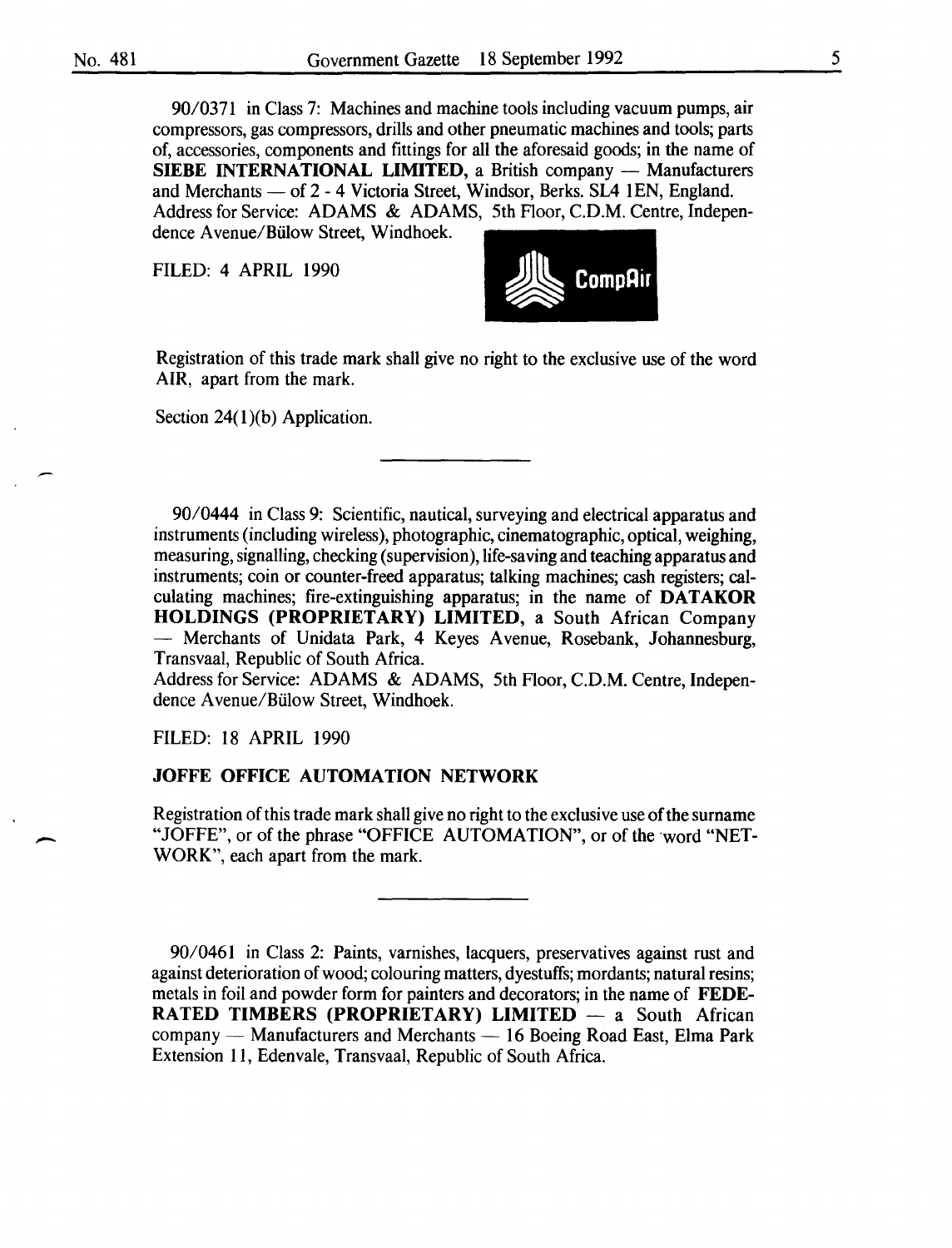Address for Service: ADAMS & ADAMS, 5th Floor, C.D.M. Centre, Independence A venue/Biilow Street, Windhoek.

FILED: 23 APRIL 1990



Registration of this trade mark shall give no right to the exclusive use of the letter For of the letter T or of the word BUILDING each apart from the mark.

Applicants undertake that the blank space appearing in the mark will be occupied only by matter of a wholly descriptive or non-distinctive character or by a trade mark registered in the name of the applicants in respect of the same goods.

Associated with 90/0318

90/0648 in Class 36: Insurance and financial; in the name of **NEDCOR BANK LIMITED,** a Bank registered under the laws of the Republic of South Africa of 100 Main Street, Johannesburg, Transvaal, Republic of South Africa. Address for Service: ADAMS & ADAMS, 5th Floor, C.D.M. Centre, Independence A venue/Biilow Street, Windhoek.

FILED: 18 JUNE 1990

#### **GREENBANK/GROENBANK**

The trade mark is shown in the two form in which it is proposed to be used in conducting business in the two official languages, the wording represented therein having equivalent meanings. In use, both forms of the trade mark will be used either separately or together, but when used together, they will not necessarily be in close proximity to each other.

Registration of this trade mark shall give no right to the exclusive use of the word GREEN, or of the word BANK, or of the word GROEN, each apart from the mark.

Associated with 90/0647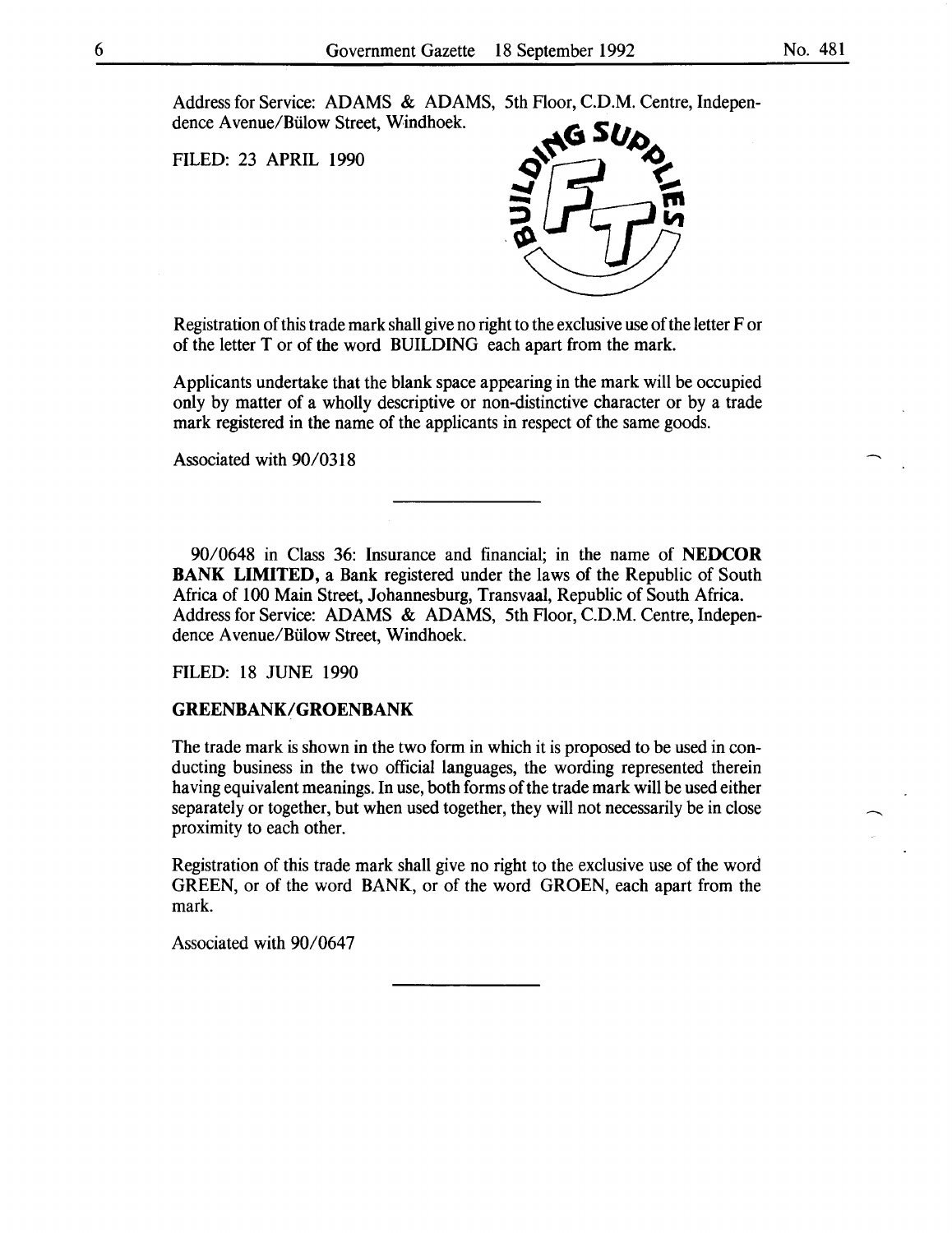90/0751 in Class 39: Transportation and storage in the name of **U.T.A. FRENCH AIRLINES (PROPRIETARY) LIMITED,** a Company organised and existing under the laws of France and registered as an external Company in Namibia - Carriers - of c/o 5th Floor, C.D.M. Centre, Independence Avenue/ Biilow Street, Windhoek, Namibia.

FILED: 2 JULY 1990

#### **EUROVALUE**

Registration of this trade mark shall give no right to the exclusive use of the word "VALUE" apart from the mark.

90/0991 in Class 37: Services relating to motor land vehicles, accessories, parts and fittings therefor including construction, assembly, cleaning, repair maintenance, servicing, lubrication painting, polishing, rust removal, rust-proofing and service station services in the name of **MAZDA MOTOR CORPORATION**, a Jointstock company organised and existing under the laws of Japan of 3-1, Shinchi, fuchu-Cho, Aki-Gun, Hiroshima-Ken, Japan.

Address for Service: ADAMS & ADAMS, 5th Floor, C.D.M. Centre, Independence A venue/Biilow Street, Windhoek, Namibia.

FILED: 9 AUGUST 1990



Applicants undertake that the blank space appearing in the mark will be occupied (if at all) only by matter of a wholly descriptive or non-distinctiveness character or by a trade mark separately registered by the applicants for the same goods.

Associated with 90/0680

90/1072 in Class 25: Clothing, including boots, shoes and slippers; in the name of **BARBARIAN CLOTHING MANUFACTURERS** CC. a South African close corporation - Manufacturers and Merchants - 22 Vredenburg Street, Potgietersrus, Northern Transvaal, Republic of South Africa.

Address for Service: ADAMS & ADAMS, 5th Floor, C.D.M. Centre, Independence A venue/Biilow Street, Windhoek, Namibia.

FILED: 27 AUGUST 1990

**BARBARIAN**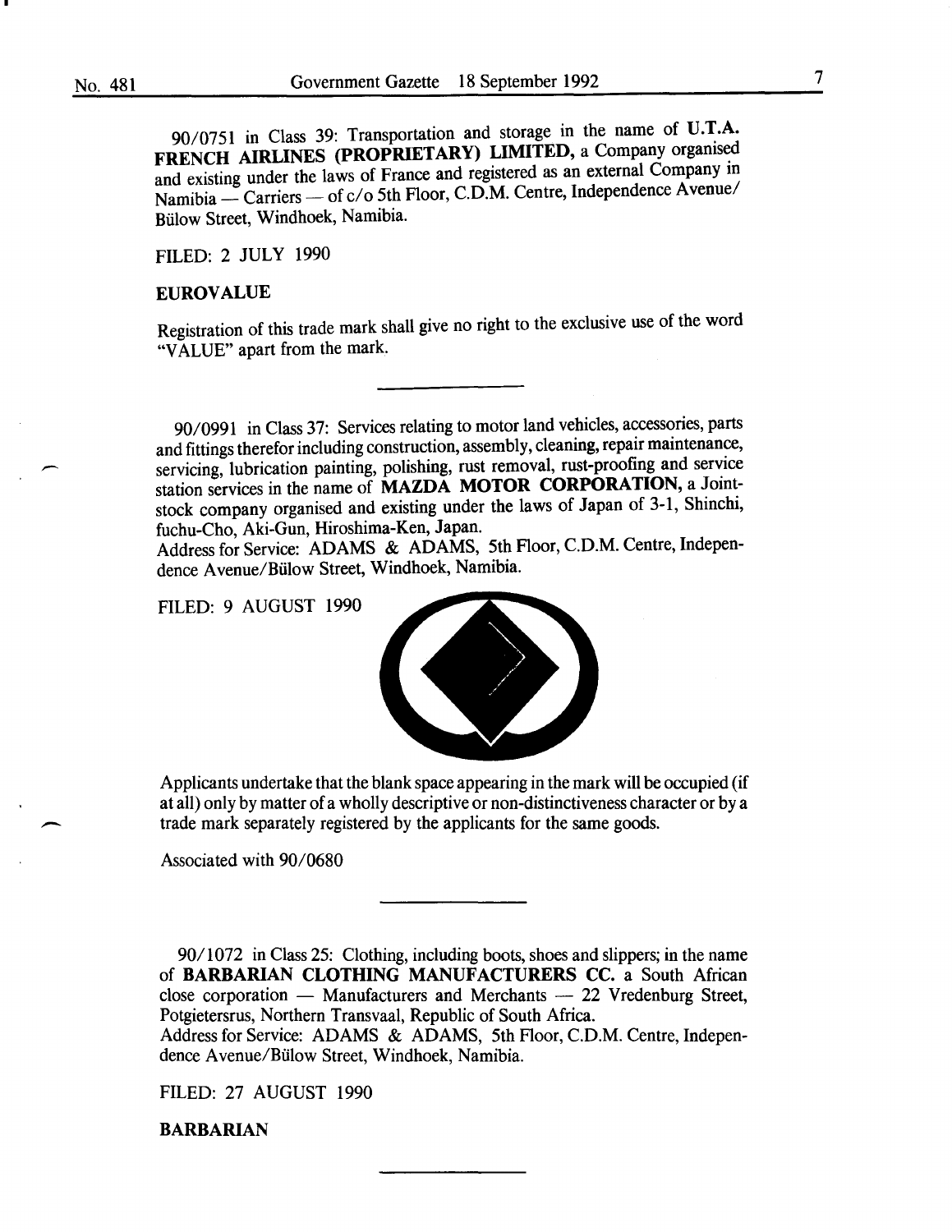90/1082 in Class 3: Bleaching preparations and other substances for laundry use; cleaning, polishing, scouring and abrasive preparations; degreasing agents; soaps; perfumery; essential oils, cosmetics, hair lotions; dentifrices; in the name of DIMOL MANUFACTURING (PROPRIETARY) LIMITED, a South African company — Manufacturers and Merchants — of 4 Jacobs Street, Chamdor, Krugersdorp, Transvaal; Republic of South Africa.

Address for Service: ADAMS & ADAMS, 5th Floor, C.D.M. Centre, Independence A venue/Biilow Street, Windhoek, Namibia.

FILED: 31 AUGUST 1990

#### DIMOL

Associated with 90/1083

90/1083 in Class 4: Industrial oils and greases (other than edible oils and fats and essential oils); lubricants, dust laying and absorbing compositions; fuels (including motor spirit) and illuminants; candles; tapers, nightlights and wicks; in the name of DIMOL MANUFACTURING (PROPRIETARY) LIMITED, a South African company - Manufacturers and Merchants - of 4 Jacobs Street, Chamdor, Krugersdorp, Transvaal, Republic of South Africa.

Address for Service: ADAMS & ADAMS, 5th Floor, C.D.M. Centre, Independence A venue/Biilow Street, Windhoek, Namibia.

FILED: 31 AUGUST 1990

# DIMOL

Associated with 90/1082

90/1129 in Class 12: Vehicles; apparatus for locomotion by land, including industrial vehicles coupling and belting for land vehicles, motors for land vehicles; parts of and accessories for the aforementioned goods included in this class in the name of IVECO FIAT S.p.A. a Company organised and existing under the laws of Italy of Via Puglia 35, 10156 Turin, Italy.

Address for Service: ADAMS & ADAMS, 5th Floor, C.D.M. Centre, Independence Avenue/Biilow Street, Windhoek, Namibia.

FILED: 17 SEPTEMBER 1990

# TURBOSTAR

Registration of this trade mark shall give no right to the exclusive use of the word "TURBO", or of the word "STAR", each apart from the mark.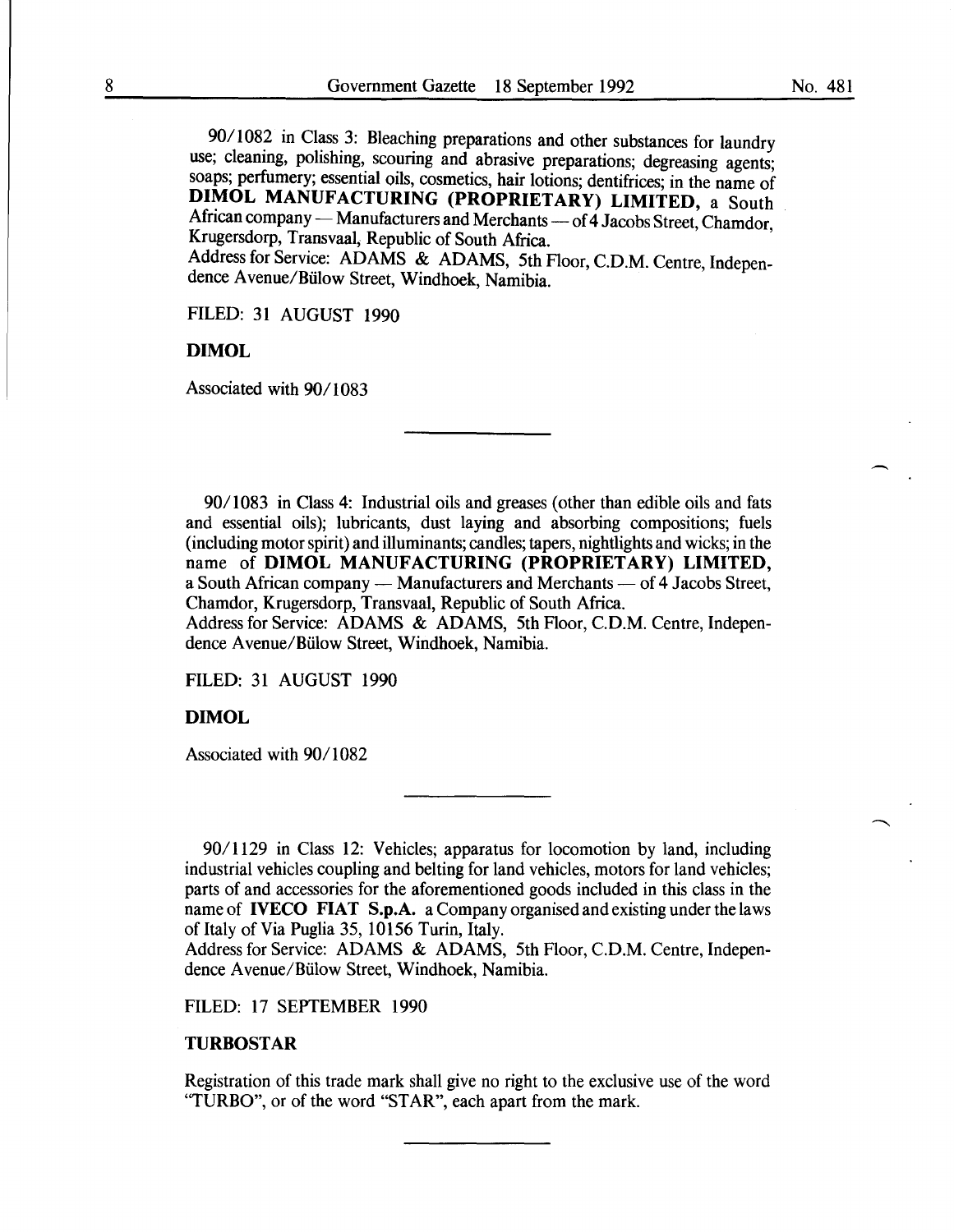89/0993 in Class 29: Processed foods; meat fish; poultry and game; meat extracts; preserved, dried and cooked fruits and vegetables; jellies, jams; eggs; milk, cheese, yoghurts and other dairy products; edible oils and fats; preserves, pickles; proteins included in this class; in the name of **KAAP SUIWELKOOPERASIE** BEPERK of 60 Industria Ring Road, Parow, 7500.

Address for Service: MACROBERT DE VILLIERS & HITGE INC., 601 United Building, 263 Andries Street, Pretoria.

FILED: 26 JULY 1989

BONNITA MERK - BONNITA BRAND

Associated with 87/0642



Registration of this mark shall give no right to the exclusive use of a device of a cow separately and apart from the mark.

90/0582 in Class 1: Chemical substances used in industry, science, photography, agriculture, horticulture, forestry, artificial and synthetic resins; including gases and gas propellants for aerosol spraycans in the name of PUREGAS (PTY) LIMITED, a South African Company, of 4 Liebenberg Street, Alrode, Transvaal Province.

Address for Service: KISCH ASSOCIATES, Suite 401, City Centre Building, Levinson Arcade, Windhoek, Republic of Namibia.

FILED: 18 MAY 1990

#### ENVIROSPRAY

Associated with 90/0583

89/0039 in Class 1: Chemicals used in industry, science and photography, as well as in agriculture, horticulture and forestry; unprocessed artificial resins, unprocessed plastics; manures; fire extinguishing compositions; tempering and soldering preparations, chemical substances for preserving foodstuffs; tanning substances; adhesives used in industry; in the name of TREK PETROLEUM (PROPRIE-TARY) LIMITED, a South African company, of 296 Kent Avenue, Ferndale, Randburg, Republic of South Africa.

Address for Service: KISCH ASSOCIATES, 17 Curie Street, Windhoek West, Windhoek.

FILED: 18 JANUARY 1989

NAMIB OIL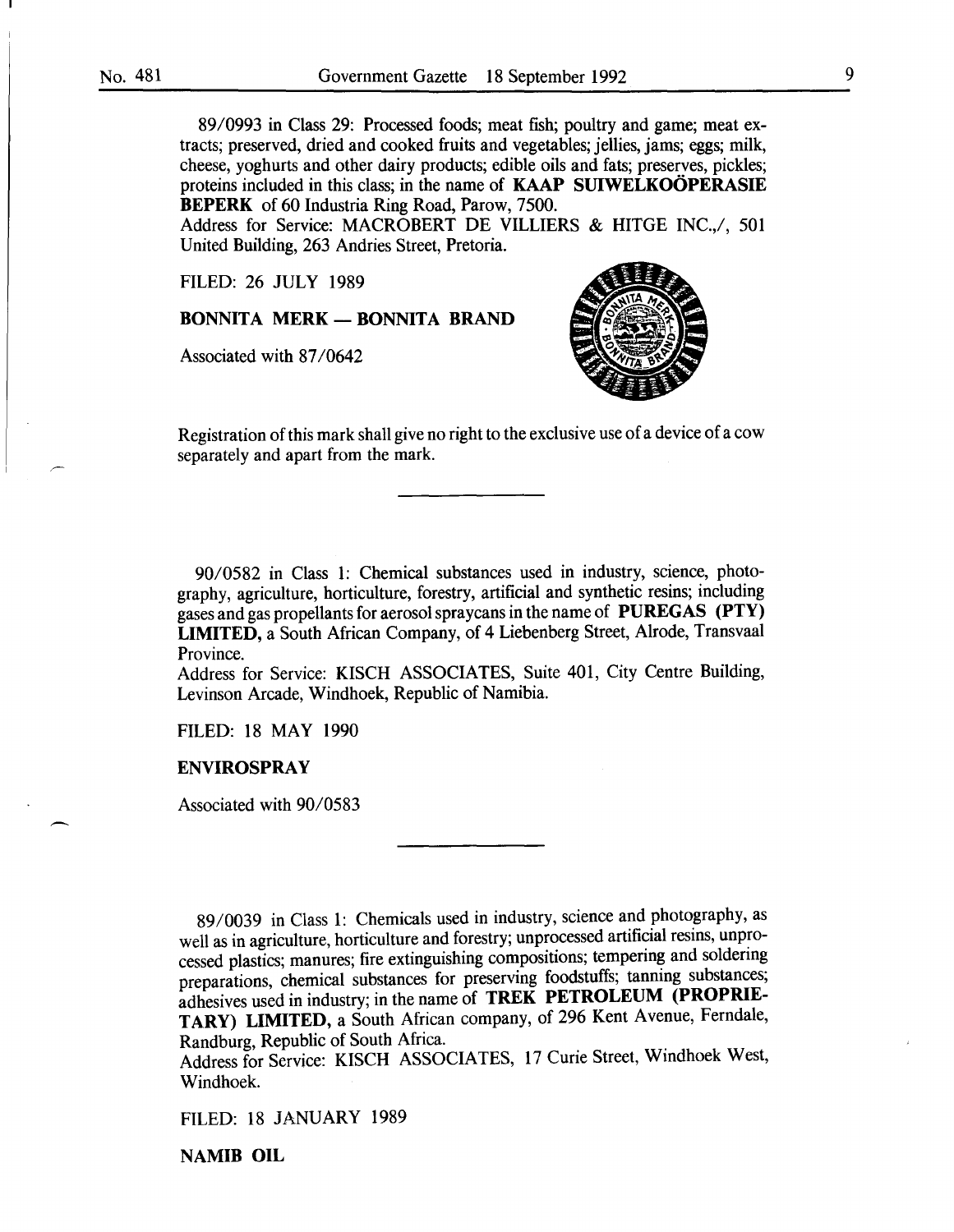Registration of this trade mark shall give no right to the exclusive use of the word NAMIB in its geographical connotation separately and apart from the mark.

Applicant undertakes to restrict use of the mark to goods or preparations containing, including or comprising oils.

Associated with 89/0036

90/0685 in Class 3: Bleaching preparations and other substances for laundry use; cleaning, polishing, scouring and abrasive preparations; soaps, perfumery, essential oils, cosmetics, hair lotions; dentifrices; in the name of COLGATE-PALMOLIVE COMPANY, a Delaware Corporation, of Colgate-Palmolive Building, 300 Park Avenue, New York, N.Y. 10022, United States of America. Address for Service: KISCH ASSOCIATES, 17 Curie Street, Windhoek West, Windhoek.

FILED: 14 JUNE 1990

#### TRICLOGUARD

Registration of this trade mark shall give no right to the exclusive use of the word GUARD separately and apart from the mark.

90/1157 in Class 3: Perfumeries, and all types of cosmetics, in the name of E.A. COSMETICS DISTRIBUTIONS GMBH, a Company organised under the laws of the Federal Republic of Germany, of Ammerthalstrasse 9, P.O. Box 1332, D-8011 Kirchheim, Federal Republic of Germany.

Address for Service: KISCH ASSOCIATES, 17 Curie Street, Windhoek West, Wipdhoek.

FILED: 20 SEPTEMBER 1990

PRIVATE NUMBER

90/0682 in Class 3: Soaps; perfumery, essential oils, cosmetics, hair lotions, in the name of AVROY SHLAIN COSMETICS (PROPRIETARY) LIMI-TED, a South African Company, of Avroy Shlain House, 23 Appel Road, Kramerville, Sandton, Transvaal.

Address for Service: KISCH ASSOCIATES, 17 Curie Street, Windhoek West, Windhoek.

FILED: 14 JUNE 1990

WE BRING BEAUTY HOME TO YOU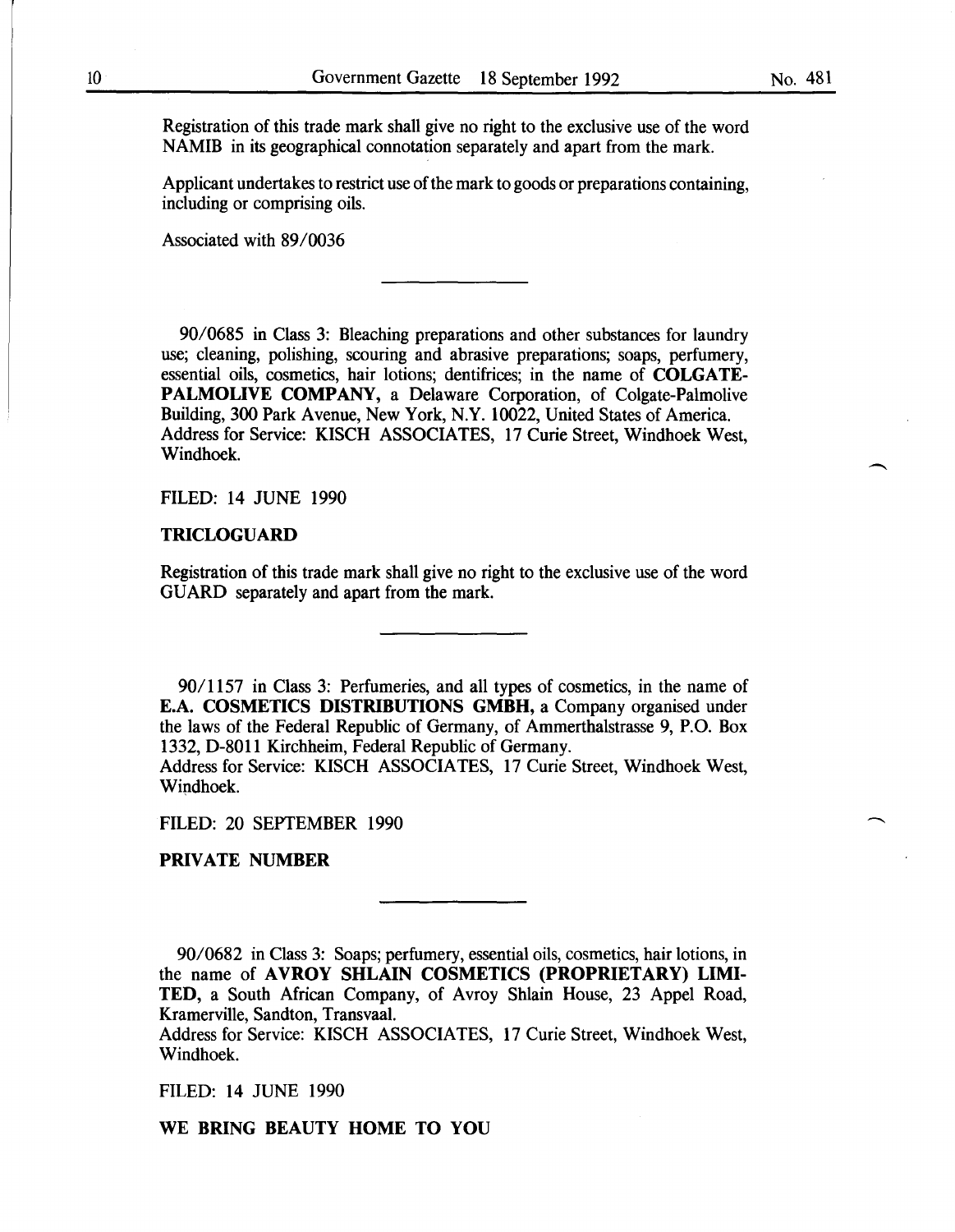Registration of this trade mark shall give no right to the exclusive use of the word BEAUTY separately and apart from the mark.

Associated with 90/0683

90/0136 in Class 9: Electronic apparatus for recording, transmission or reproduction of sound or images; in the name of ASHVIN KUMAR, a Singapore Citizen, of c/o Jays Jewellers, 198A Grey Street, Durban.

Address for Service: KISCH ASSOCIATES, 17 Curie Street, Windhoek West, Windhoek.

FILED: 12 FEBRUARY 1990

NARITA

89/1654 in Class 12: Tyres and tubes for vehicle wheels included in this class; in the name of INDIA TYRES SOUTH AFRICA (PROPRIETARY) LIMI-TED, a South African Company, of 265 Sydney Road, Durban, South Africa. Address for Service: KISCH ASSOCIATES, 17 Curie Street, Windhoek West, Windhoek.

FILED: 25 OCTOBER 1989

INDIA CENTENNIAL

Registration of this trade mark shall give no right to the exclusive use of the word INDIA separately and apart from the mark.

90/0686 in Class 12: Tyres and inner tubes therefor; vehicle parts and fittings included in class 12; in the name of DUNLOP LIMITED, a British company, of Fort Dunlop, Erdington, Birmingham B24 90T, England.

Address for Service: KISCH ASSOCIATES, 17 Curie Street, Windhoek West, Windhoek.

FILED: 14 JUNE 1990

FLYING D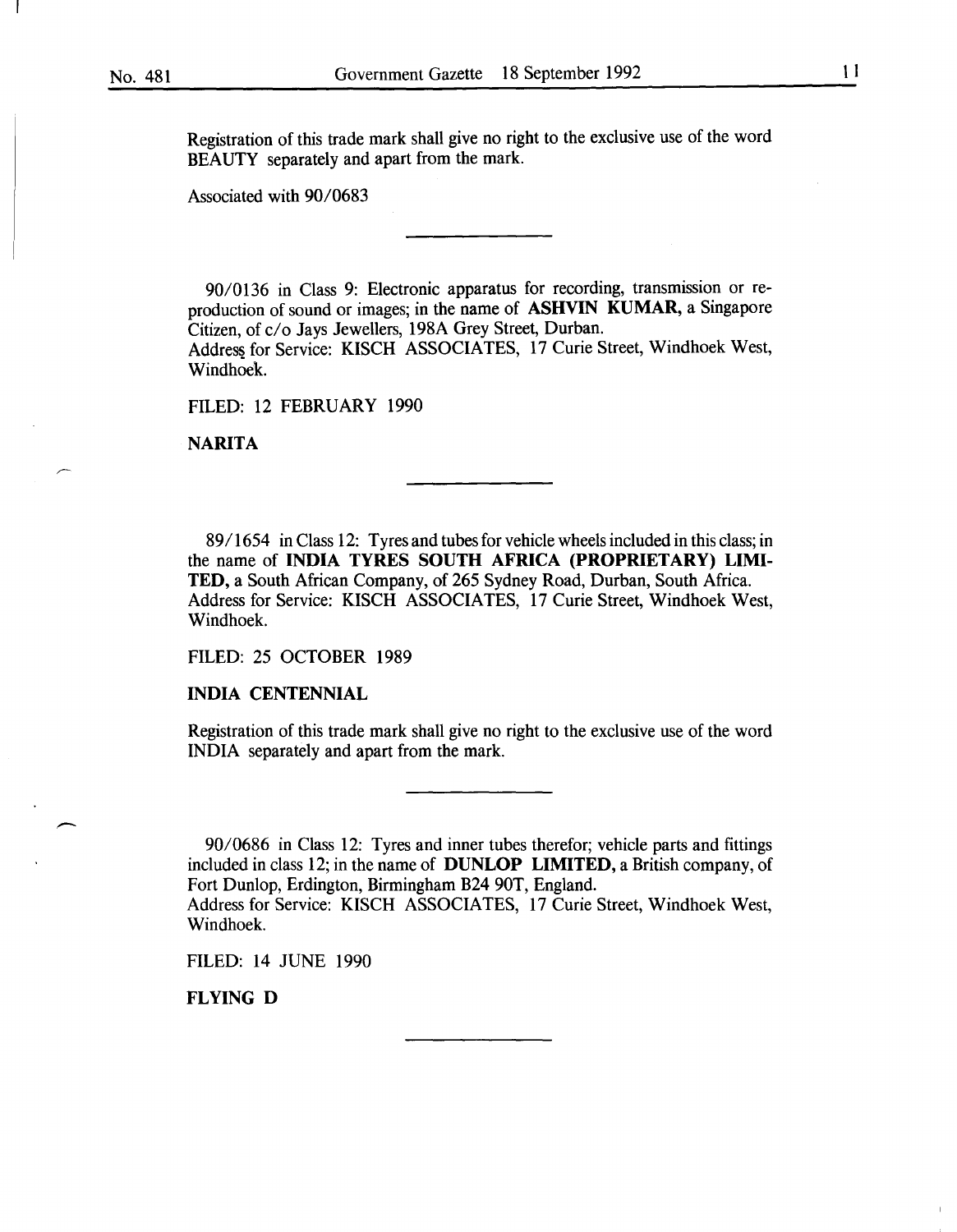90/0605 in Class 16: Peelable medical pouches included in this class; in the name of KOHLER PACKAGING LIMITED, a South African company, of 4 Pybus Road, Wierda Valley, Sandton, Transvaal.

Address for Service: KISCH ASSOCIATES, 17 Curie Street, Windhoek West, Windhoek.

FILED: 29 MAY 1990

#### MEDIPEEL

Associated with 90/0610

90/0609 in Class 16: Bags, sleeves, reels and wrappers made from synthetic materials; in the name of KOHLER PACKAGING LIMITED, a South African company of 4 Pybus Road, Wierda Valley, Sandton, Transvaal. Address for Service: KISCH ASSOCIATES, 17 Curie Street, Windhoek West, Windhoek.

FILED: 29 MAY 1990

MULTIPLEX

90/0139 in Class 16: Paper and paper articles; cardboard and cardboard articles; printed matter, beer mats, coasters, book markers, book-end and book covers; newspapers, periodicals magazines, journals, books and instructional manuals; photographs, stationery, letter openers, luggage tags, pens and pencils, badges and stickers; adhesive materials (stationery); office requisites (other than furniture); instructional and teaching material (other than apparatus) playing cards included in this class; in the name of FIRST NATIONAL BANK OF SOUTHERN AFRICA LIMITED 05/01255/06, a South African company, of National Bank Building, 84 Market Street, Johannesburg.

Address for Service: KISCH ASSOCIATES, 17 Curie Street, Windhoek West, Windhoek.

FILED: 12 FEBRUARY 1990

#### BOB 2000

Registration of this trade mark shall give no right to the exclusive use of the numerals "2" and "0" separately and apart from the mark.

Section  $24(1)(b)$ 

Associated with 90/0140

 $\overline{\phantom{a}}$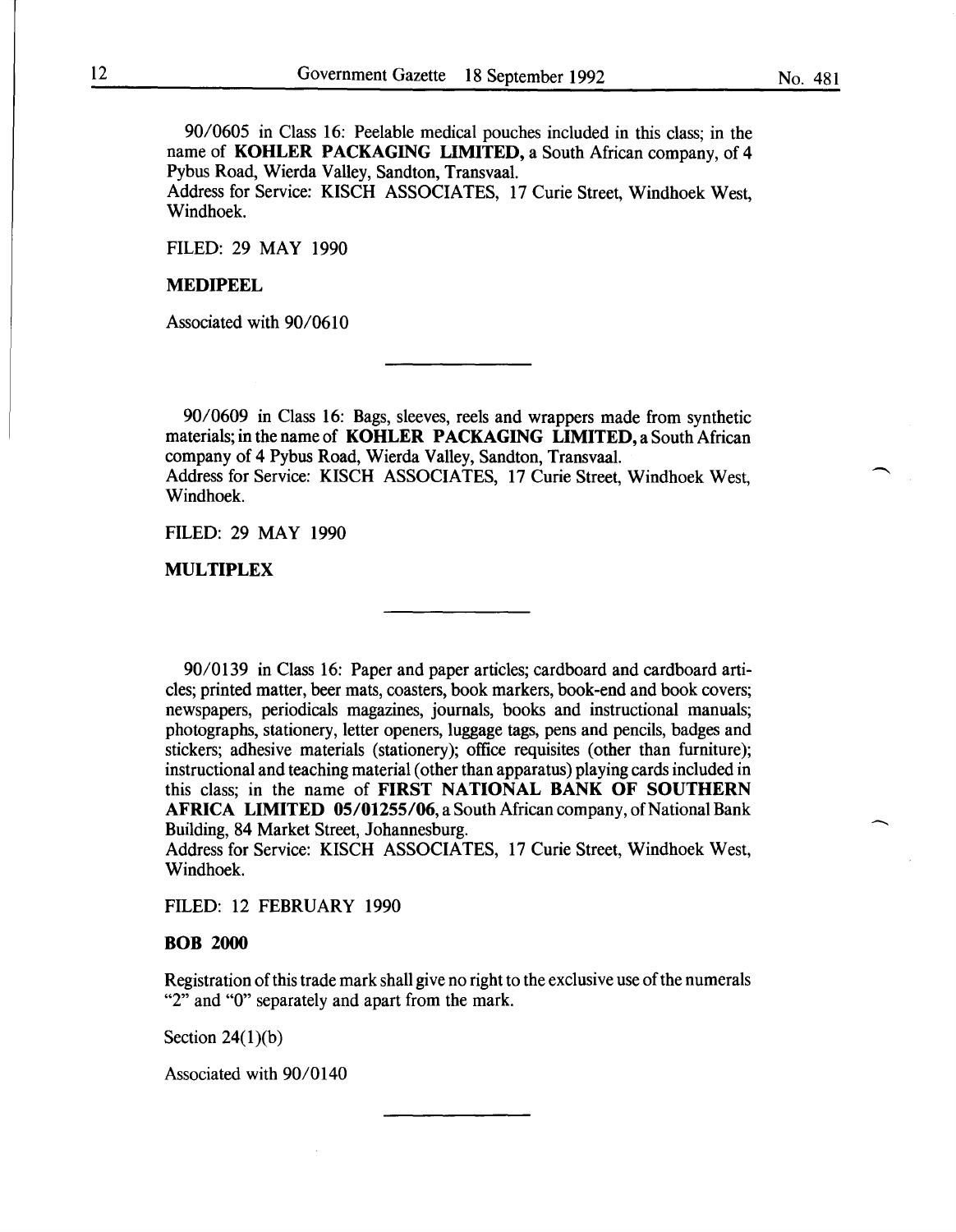90/0442 in Class 17: Gaskets, packings and seals; in the name of **PAYEN** INTERNATIONAL LIMITED, a British company, of 14 Liverpool Road, Slough, Berkshire SL1 4QP, England.

Address for Service: KISCH ASSOCIATES, 17 Curie Street, Windhoek West, Windhoek.

FILED: 17 APRIL 1990

PAYEN

Section  $24(1)(b)$ 

90/0687 in Class 19: Building materials and roofing slates made of fibre cement, in the name of EVERITE GROUP LIMITED, a South African Company, of Everite House, 20 De Korte Street, Braamfontein, Johannesburg. Address for Service: KISCH ASSOCIATES, 17 Curie Street, Windhoek West, Windhoek.

FILED: 14 JUNE 1990

TEXTRATA

90/0688 in Class 19: Pipes and accessories therefor made of fibre cement, in the name of EVERITE GROUP LIMITED, a South African Company of Everite House, 20 De Korte Street, Braamfontein, Johannesburg. Address for Service: KISCH ASSOCIATES, 17 Curie Street, Windhoek West, Windhoek.

FILED: 14 JUNE 1990

REKA

 $\overline{\phantom{a}}$ 

90/0825 in Class 20: Furniture, mirrors, picture frames; goods (not included in other classes) of wood, cork, reed, cane, wicker, horn, bone, ivory, whalebone, shell, amber, mother-of-pearl, meerschaum and substitutes for all these materials, or of plastics, in the name of J.D. GROUP LIMITED, a South African Company, of 4th Floor, Nedbank Mall, 145 Commissioner Street, Johannesburg. Address for Service: KISCH ASSOCIATES, 17 Curie Street, Windhoek West, Windhoek.

FILED: 13 JULY 1990

#### SEVENTH HEAVEN

Registration of this trade mark shall give no right to the exclusive use of the word SEVEN, separately and apart from the mark.

Associated with 90/0826 and 90/0828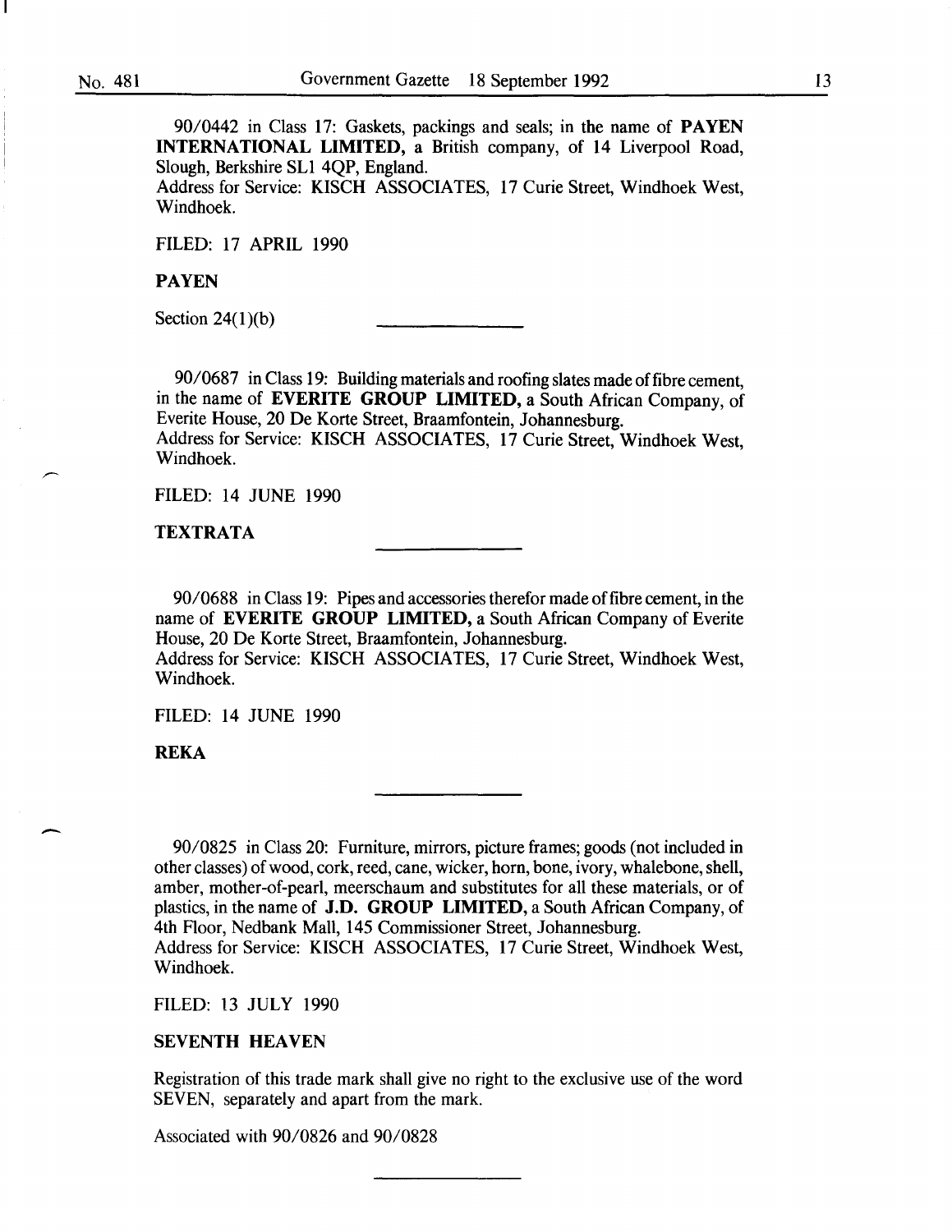No. 481

90/0833 in Class 20: Furniture, mirrors, picture frames; goods (not included in other classes) of wood, cork, reed, cane, wicker, horn, bone, ivory, whalebone, shell, amber, mother-of-pearl, meerschaum and substitutes for all these materials, or of plastics, in the name of J.D. GROUP LIMITED, a South African Company, of 4th Floor, Nedbank Mall, 145 Commissioner Street, Johannesburg. Address for Service: KISCH ASSOCIATES, 17 Curie Street, Windhoek West, Windhoek.

FILED: 13 JULY 1990

# WORLD

Associated with 90/0834 and 90/0835

90/0823 in Class 20: Furniture, mirrors, picture frames; goods (not included in other classes) of wood, cork, reed, cane, wicker, horn, bone, ivory, whalebone, shell, amber, mother-of-pearl, meerschaum and substitutes for all these materials, or of plastics, in the name of J.D. GROUP LIMITED, a South African Company, of 4th Floor, Nedbank Mall, 145 Commissioner Street, Johannesburg. Address for Service: KISCH ASSOCIATES, 17 Curie Street, Windhoek West, Windhoek.

FILED: 13 JULY 1990

#### PRICE 'N PRIDE

Registration of this trade mark shall give no right to the exclusive use of the words PRICE and PRIDE, separately and apart from the mark.

Associated with 88/1417

B90/0824 in Class 20: Furniture, mirrors, picture frames; goods (not included in other classes) of wood, cork, reed, cane, wicker, horn, bone, ivory, whalebone, shell, amber, mother-of-pearl, meerschaum and substitutes for all these materials, or of plastics, in the name of J.D. GROUP LIMITED, a South African Company, of 4th Floor, Nedbank Mall, 145 Commissioner Street, Johannesburg. Address for Service: KISCH ASSOCIATES, 17 Curie Street, Windhoek West, Windhoek.

FILED: 13 JULY 1990

# FURNITURE SHOWROOMS. PRICE 'N PRIDE

Registration of this trade mark shall give no right to the exclusive use of the word SHOWROOM, separately and apart from the mark.

Associated with 90/0823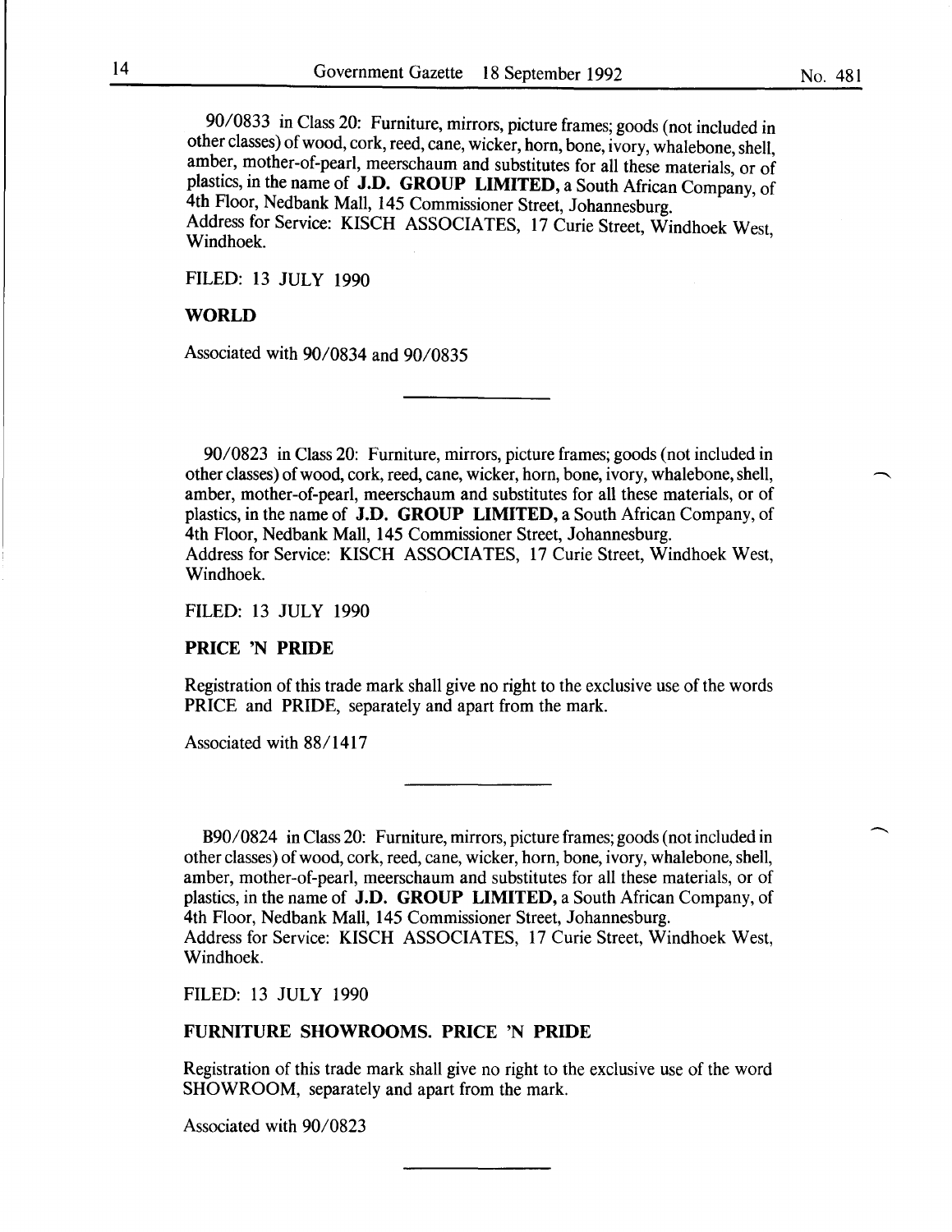90/0826 in Class 24: Tissues (piece-goods); bed and table covers; textile articles not included in other classes in the name of J.D. GROUP LIMITED, a South African Company, of 4th Floor, Nedbank Mall, 145 Commissioner Street, Johannesburg.

Address for Service: KISCH ASSOCIATES, 17 Curie Street, Windhoek West, Windhoek.

FILED: 13 JULY 1990

## SEVENTH HEAVEN

Registration of this trade mark shall give no right to the exclusive use of the word SEVEN, separately and apart from the mark.

Associated with 90/0828 and 90/0827

90/0059 in Class 25: Footwear, clothing, headgear, parts of and accessories for the aforegoing in the name of FUTURA FOOTWEAR LIMITED, a South African Company, of 1 Manchester Road, Pinetown, Natal. Address for Service: KISCH ASSOCIATES, 17 Curie Street, Windhoek West, Windhoek.

FILED: 23 JANUARY 1990

KARINA

90/0058 in Class 25: Footwear, clothing, headgear, parts of and accessories for the aforegoing in the name of FUTURA FOOTWEAR LIMITED, a South African Company, of 1 Manchester Road, Pinetown, Natal.

Address for Service: KISCH ASSOCIATES, 17 Curie Street, Windhoek West, Windhoek.

FILED: 23 JANUARY 1990

#### IDLERS

-

Associated with 90/0060

90/0205 in Class 33: Alcoholic beverages (except beers); in the name of CHAMPAGNE MOET ET CHANDON, a French Societe Anonyme, of 20 Avenue de Champagne, 51200 Epernay, France.

Address for Service: KISCH ASSOCIATES, 17 Curie Street, Windhoek West, Windhoek.

FILED: 22 FEBRUARY 1990

#### DOM PERIGNON

Associated with 90/0207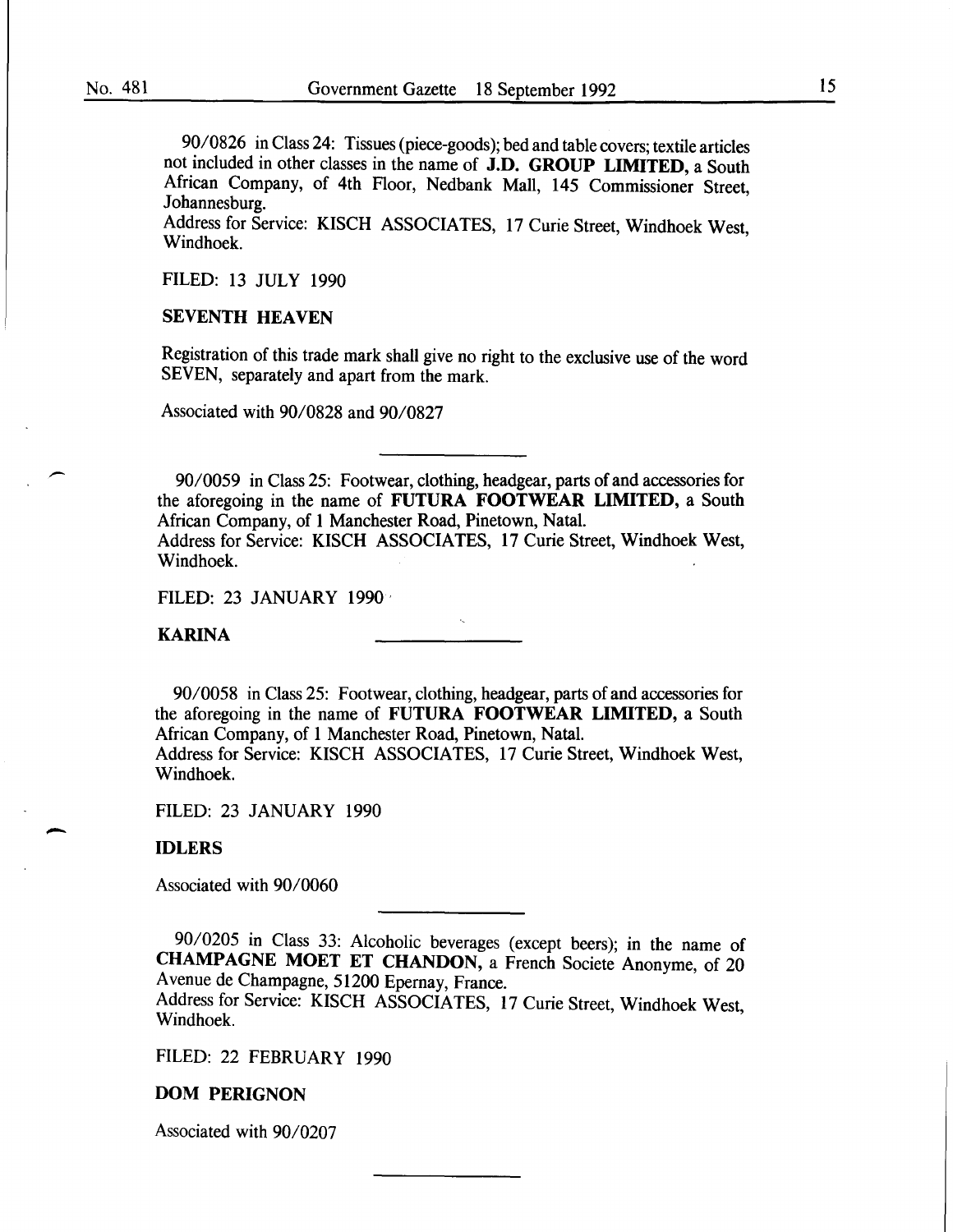90/0537 in Class 36: Insurance and financial; in the name of FIRST NA-TIONAL BANK OF SOUTHERN AFRICA LIMITED, 05/01225/06, a South African company, of National Bank Building, 84 Market Street, Johannesburg.

Address for Service: KISCH ASSOCIATES, 17 Curie Street, Windhoek West, Windhoek.

FILED: 15 MAY 1990

#### FIRST AUTO

Registration of this trade mark shall give no right to the exclusive use of the words FIRST and AUTO, each separately and apart from the mark.

Associated with 87/1287

90/0683 in Class 42: Services rendered by persons, individually or collectively, as a member of an organisation, to meet individual needs in respect of beauty counselling, cosmetics, perfumery and essential oils; services connected with the selection, distribution and marketing of cosmetics in the name of AVROY SHLAIN COSMETICS (PROPRIETARY) LIMITED, a South African Company of Avroy Shlain House, 23 Appel Road, Kramerville, Sandton, Transvaal.

Address for Service: KISCH ASSOCIATES, 17 Curie Street, Windhoek West, Windhoek.

FILED: 14 JUNE 1990

#### WE BRING BEAUTY HOME TO YOU

Registration of this trade mark shall give no right to the exclusive use of the word BEAUTY separately and apart from the mark.

Associated with 90/0682

90/0584 in Class 5: Pharmaceutical, veterinary and sanitary preparations; dietetic substances adapted for medical use; food for babies; plasters; materials for dressings; materials for stopping teeth; dental wax; in the name of PROTEA PHARMACEUTICALS (PTY) LIMITED, 17 Eastern Service Road, Eastgate Ext. 8, Sandton.

Address for Service: KISCH ASSOCIATES, 17 Curie Street, Windhoek West, Windhoek.

FILED: 18 MAY 1990



Registration of this trade mark shall give no right to the exclusive use of the letter "L", separately and apart from the mark.

Associated with 90/0585 & 88/0081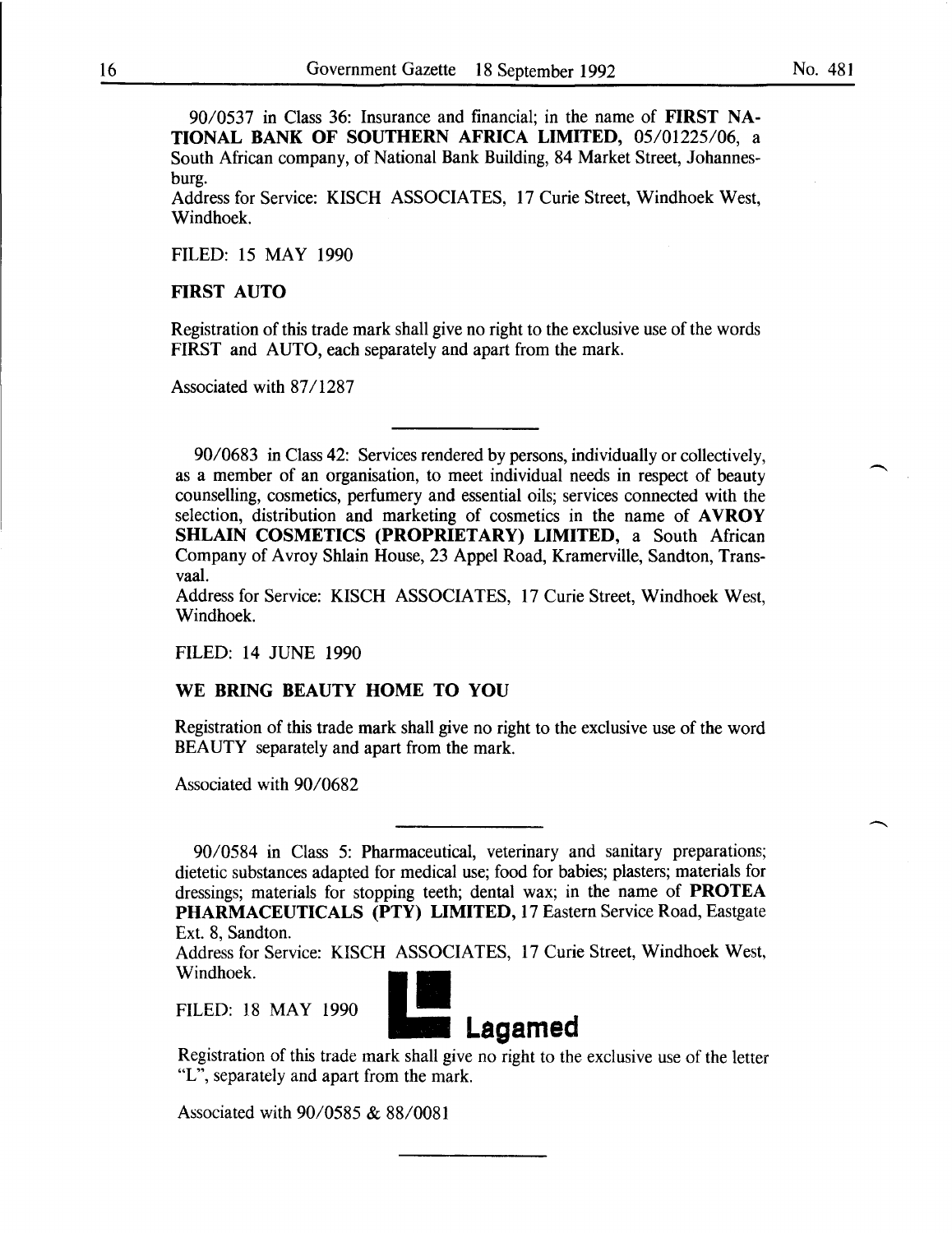88/0651 in Class 9: Image, image/sound, and sound carriers and recordings of all kinds; in the name of **BMG MUSIC INTERNATIONAL SERVICE GmbH,** Steinhauser Strasse 1-3, D-8000 Miinchen 80.

Address for Service: KISCH ASSOCIATES, 17 Curie Street, Windhoek West, Windhoek.

FILED: 17 JUNE 1988

**ARIOLA** 

Associated with 76/586



Address for Service: KISCH ASSOCIATES, 17 Curie Street, Windhoek West, Windhoek.

FILED: 5 MARCH 1990

**OK** 

Associated with 83/1153 and 90/0232

90/0819 in Class 16: Paper and paper articles, cardboard and cardboard articles; printed matter, newspapers and periodicals, books; bookbinding material; photographs; stationery, adhesive materials (stationery); artists' materials; paint brushes; typewriters and office requisites (other than furniture); instructional and teaching material (other than apparatus); playing cards; printers' type and cliches (stereotype), in the name of **J.D. GROUP LIMITED,** a South African Company, of 4th Floor, Nedbank Mall, 145 Commissioner Street, Johannesburg. Address for Service: KISCH ASSOCIATES, 17 Curie Street, Windhoek West, Windhoek.

FILED: 13 JULY 1990

**JD GROUP** 

Associated with 90/0820 and 90/0821

Registration of this trade mark shall give no right to the exclusive use of the word GROUP separately and apart from the mark.

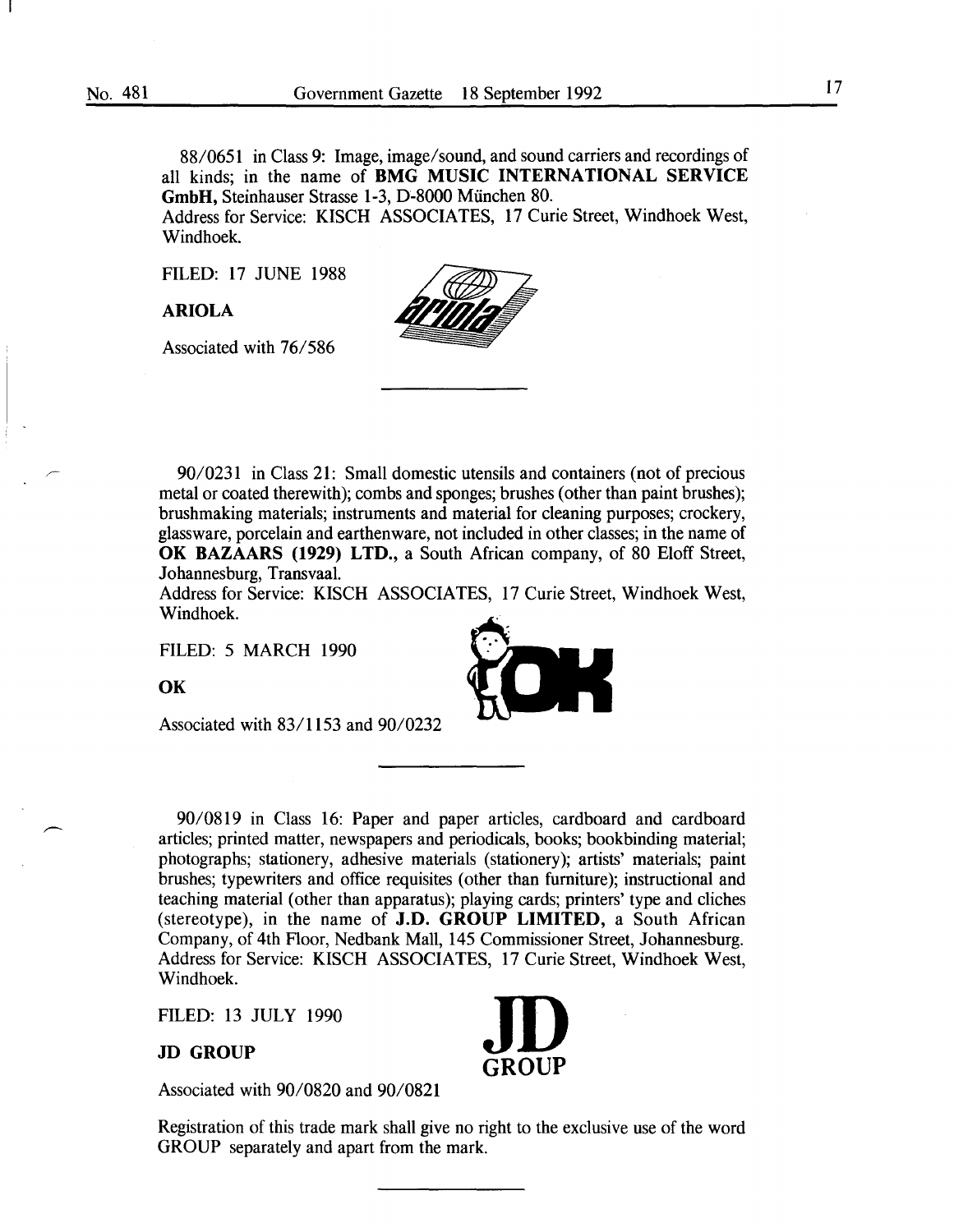90/0068 in Class 16: Paper and paper articles; cardboard and cardboard articles; packing, wrapping and covering, printed matter; newspapers and periodicals, books, stationery, office requisites (other than furniture); instructional and teaching material (other than apparatus) included in this class; in the name of FIRST NATIONAL BANK OF SOUTHERN AFRICA LIMITED 05/01225/06, a South African company, of National Bank Building, 84 Market Street, Johannesburg.

Address for Service: KISCH ASSOCIATES, 17 Curie Street, Windhoek West, Windhoek.

FILED: 23 JANUARY 1990

**TED** 

Associated with 90/0069

90/0853 in Class 24: Tissues (piece-goods); bed and table covers; textile articles not included in other classes, in the name of J.D. GROUP LIMITED, a South African Company, of 4th Floor, Nedbank Mall, 145 Commissioner Street, Johannesburg.

Address for Service: KISCH ASSOCIATES, 17 Curie Street, Windhoek West, Windhoek.

FILED: 13 JULY 1990

Associated with 90/0854 and 90/0855

Registration of this trade mark shall give no right to the exclusive use of the DEVICE OF A LOUNGE CHAIR, other than as depicted, separately and apart from the mark.

90/0069 in Class 36: Insurance and financial services of all kinds, including booking, investments trusts, share and property brokers; credit institutions, credit card services, credit and card charge extending activities; and all other services connected with or ancillary to credit cards, credit and financing generally, included in this class; in the name of FIRST NATIONAL BANK OF SOUTHERN AFRICA LIMITED 05/01225/06, a South African company, of National Bank Building, 84 Market Street, Johannesburg.

Address for Service: KISCH ASSOCIATES, 17 Curie Street, Windhoek West, Windhoek.

FILED: 23 JANUARY 1990

**TED** 

Associated with 90/0067



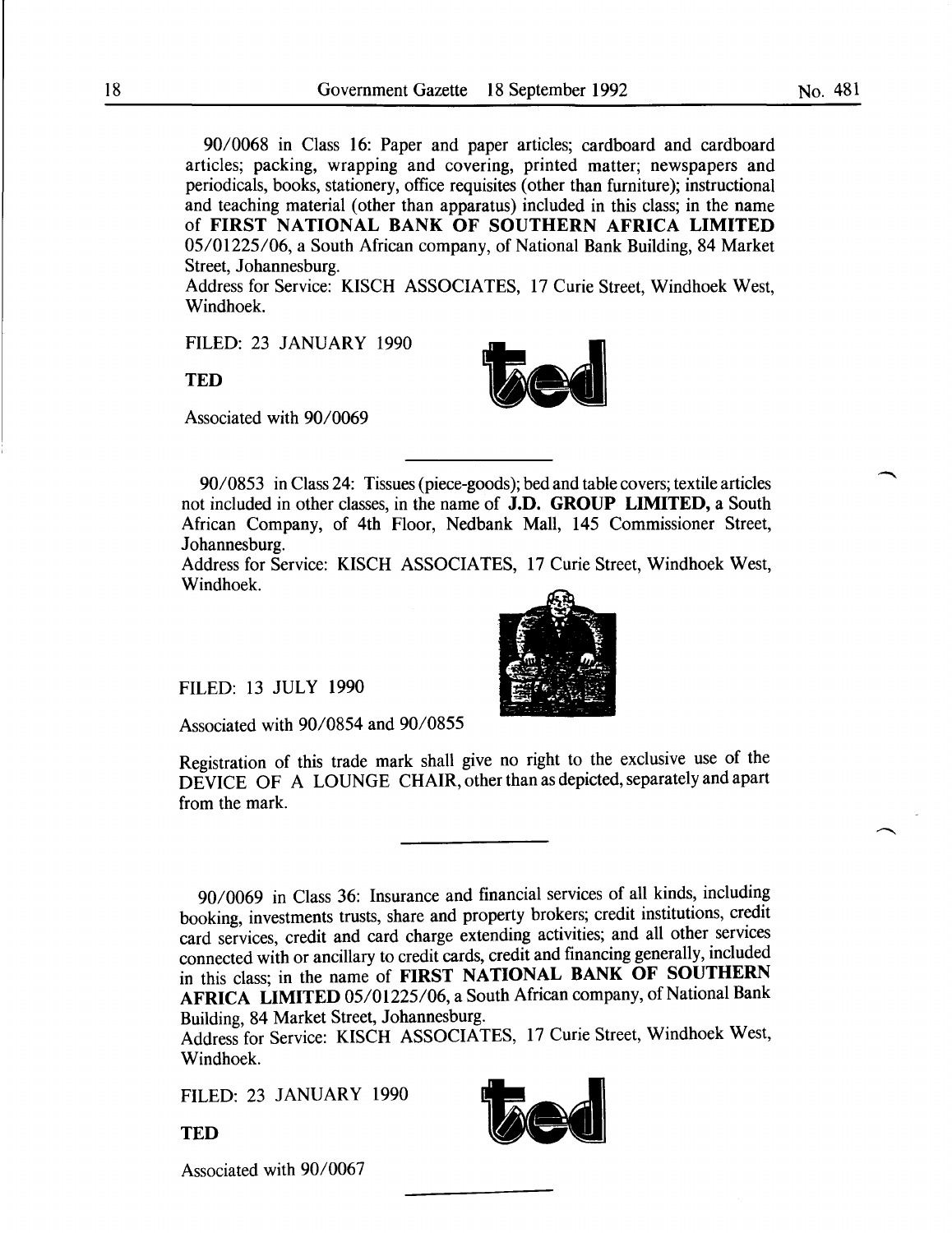B86/0969 in Class 37: Building, construction and repair services of all kinds; in the name of SAGE HOLDINGS LIMITED, a South African company, of 10 Fraser Street, Johannesburg, Transvaal.

Address for Service: KISCH ASSOCIATES, 17 Curie Street, Windhoek West, Windhoek.

FILED: 22 DECEMBER 1986



Registration of this trade mark shall give no right to the exclusive use of a device of a building, separately and apart from the mark.

Associated with B86/0968

90/0232 in Class 28: Toys, puzzles, games and playthings; gymnastic and sporting articles (except clothing) racquets and balls of all kinds; ornaments and decorations for Christmas trees; in the name of OK BAZAAR (1929) LTD., a South African Company, of 80 Eloff Street, Johannesburg, Transvaal.

Address for Service: KISCH ASSOCIATES, 17 Curie Street, Windhoek West, Windhoek.

FILED: 5 MARCH 1990



Associated with 90/0231

89/1558 in Class 16: Paper, cardboard and goods made from these materials, not included in other classes; photographs, stationery, playing cards, tickets, folders, pamphlets, brochures, menus, posters, promotional material, plastic material for packaging, plastic sheets, sacks and bags; in the name of SOUTH AFRICAN TRANSPORT SERVICES (as empowered by Act No. 65 of 1981 (as amended)), of Room 1403, Paul Kruger Building, Wolmarans Street, Johannesburg, Transvaal.

Address for Service: KISCH ASSOCIATES, 17 Curie Street, Windhoek West, Windhoek.

FILED: 12 OCTOBER 1989

Associated with 89/1559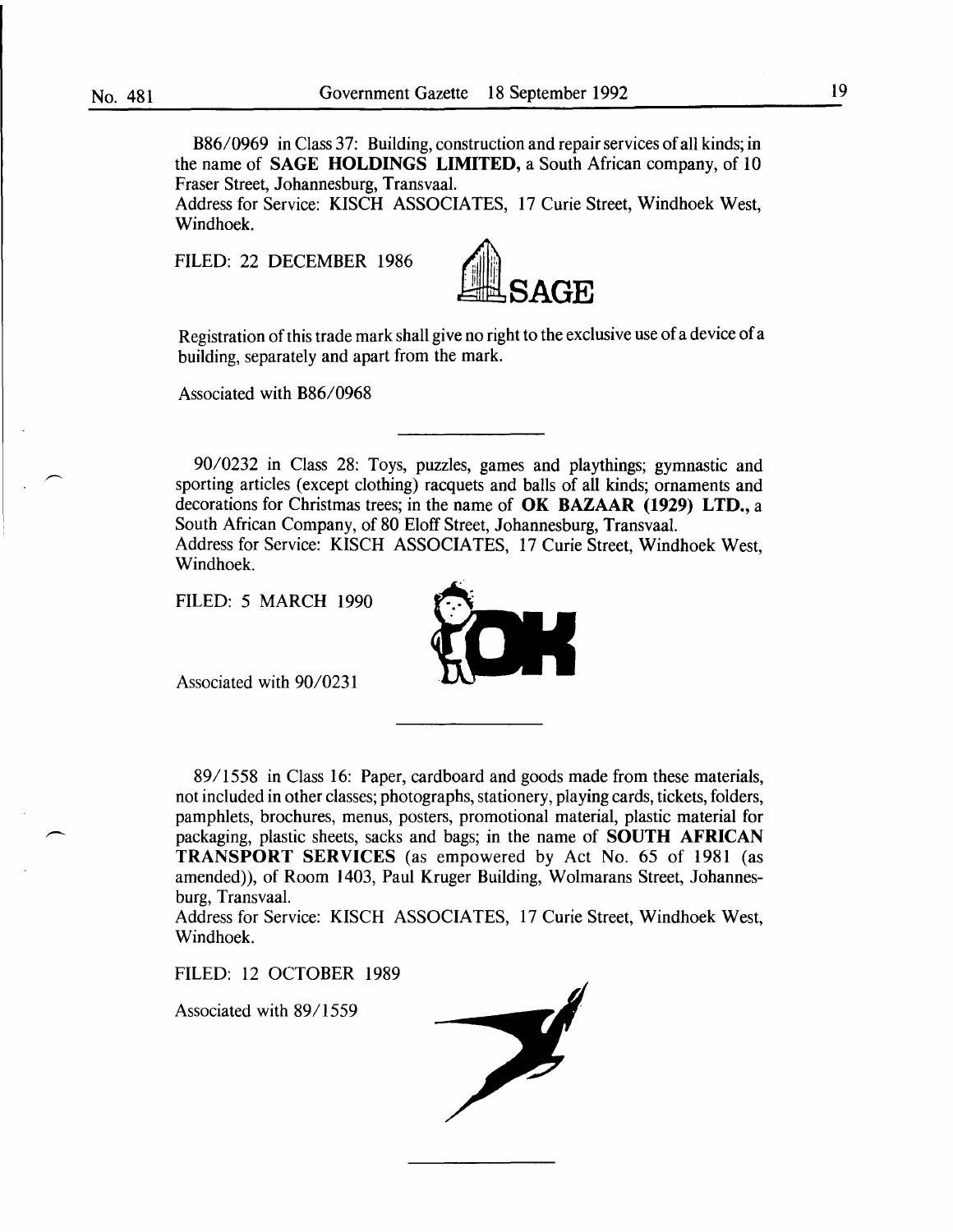89/1559 in Class 35: Services relating to advertising and business, and related services; in the name of **SOUTH AFRICAN TRANSPORT SERVICES** (as empowered by Act No. 65 of 1981 (as amended)), of Room 1403, Paul Kruger Building, Wolmarans Street, Johannesburg, Transvaal.

Address for Service: KISCH ASSOCIATES, 17 Curie Street, Windhoek West, Windhoek.

FILED: 12 OCTOBER 1989

Associated with 89/1560



89/1560 in Class 39: Services relating to transportation and storage and related services; in the name of **SOUTH AFRICAN TRANSPORT SERVICES** (as empowered by Act No. 65 of 1981 (as amended)), of Room 1403, Paul Kruger Building, Wolmarans Street, Johannesburg, Transvaal.

Address for Service: KISCH ASSOCIATES, 17 Curie Street, Windhoek West, Windhoek.



FILED: 12 OCTOBER 1989

Associated with 89/1561

89/1561 in Class 42: Wholesale, retail and mail order services, travel agency services; services rendered by establishments in procuring food or drink prepared for consumption, services of restaurants, self service restaurants, canteens and coffee shops; services rendered by engineers and accounts engaged in valuing, estimates, research and reports; consulting, designing and advising services, market research and customer and/or producer councilling; and all related services; in the name of **SOUTH AFRICAN TRANSPORT SERVICES** (as empowered by Act No. 65 of 1981 (as amended)), of Room 1403, Paul Kruger Building, Wolmarans Street, Johannesburg, Transvaal.

Address for Service: KISCH ASSOCIATES, 17 Curie Street, Windhoek West, Windhoek.



FILED: 12 OCTOBER 1989

Associated with 89/1558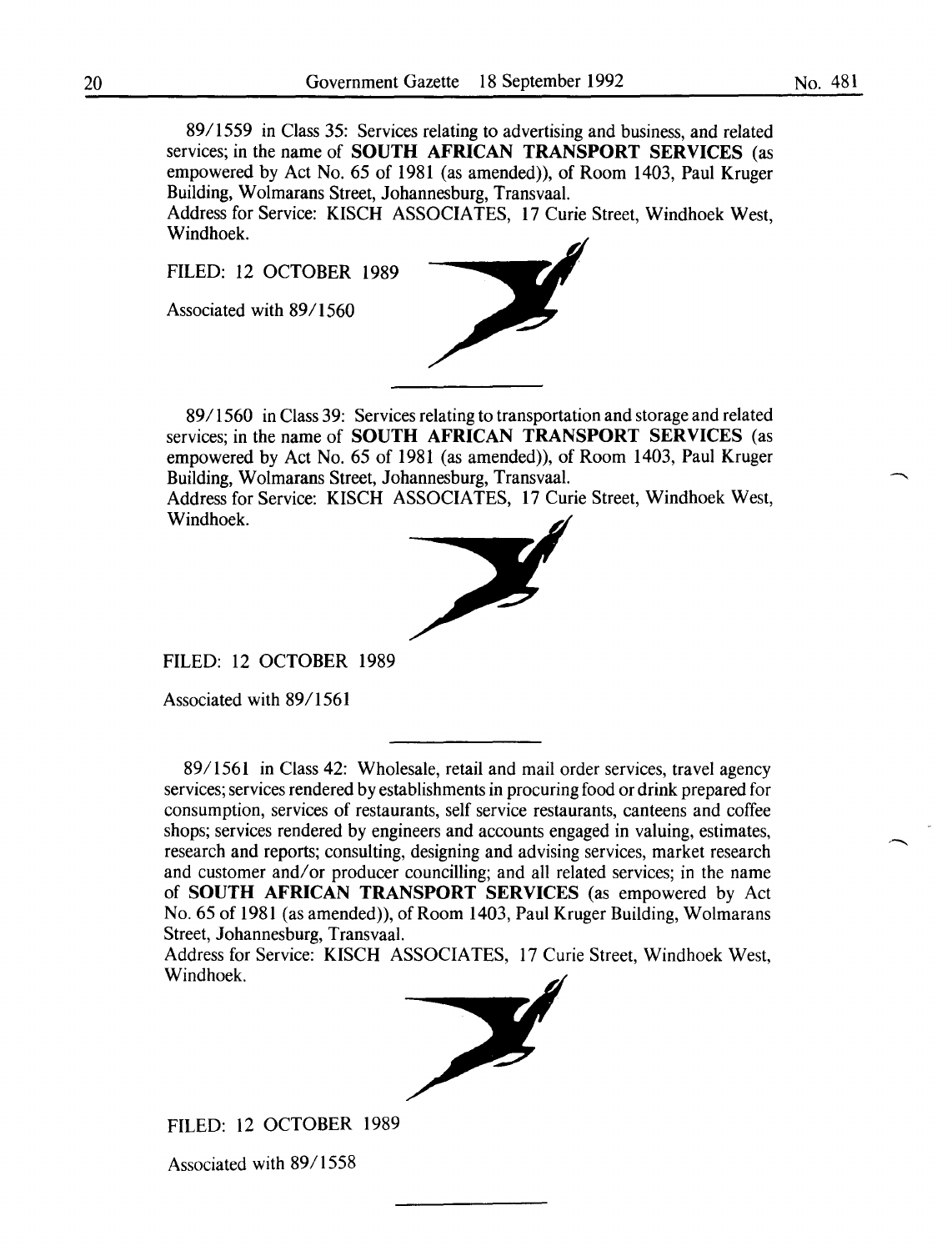90/0626 in Class 36: Insurance services; in the name of LLOYD'S, a corporation and society incorporated in the United Kingdom under the Lloyd's Act, 1871, of One Lime Street, London EC3M 7HA, United Kingdom.

Address for Service: WEBBER WENTZEL, c/o P F Koep & Co., P O Box 3516, Windhoek, 9000.

FILED: 30 MAY 1990



Registration of this trade mark shall give no right to the exclusive use of the word BROKERS and the Surname LLOYD separately and apart from the mark.

Associated with 88/1082

89/0884 in Class 29: Milk, cheese, butter, yoghurt, milk products, substitutes and other dairy products including long life products; jellies, jams, eggs, edible oils and fats including margarine, preserves and pickles; in the name of KAAP SUIWELKOÖPERASIE BEPERK. Registered in terms of the Co-operative Act No. 91 of 1981 of 60 Industria Ring Road, Parow, Cape Town, Cape Province, Republic of South Africa.

Address for Service: MACROBERT DE VILLIERS & HITGE INC., 501 United Building, 263 Andries Street, Pretoria.

FILED: 28 JUNE 1989

#### EVERFRESH

Registration of this mark shall give no right to the exclusive use of the words EVER and FRESH separately from each other and apart from the mark.

# APPLICATION TO AMEND SPECIFICATION

We, THE BOC GROUP PLC, seek leave to amend by way of correction the specification of Letters Patent No 91/0047 for an invention entitled "PROCESS VESSELS".

A copy of the original specification, showing in red ink the proposed amendment is now open to public inspection at the Patent Office.

A notice of opposition (on Patents Form No 17) must be lodged at the Patent Office within three months from the date of the first advertisement hereof.

E T KAMBOUA REGISTRAR OF PATENTS